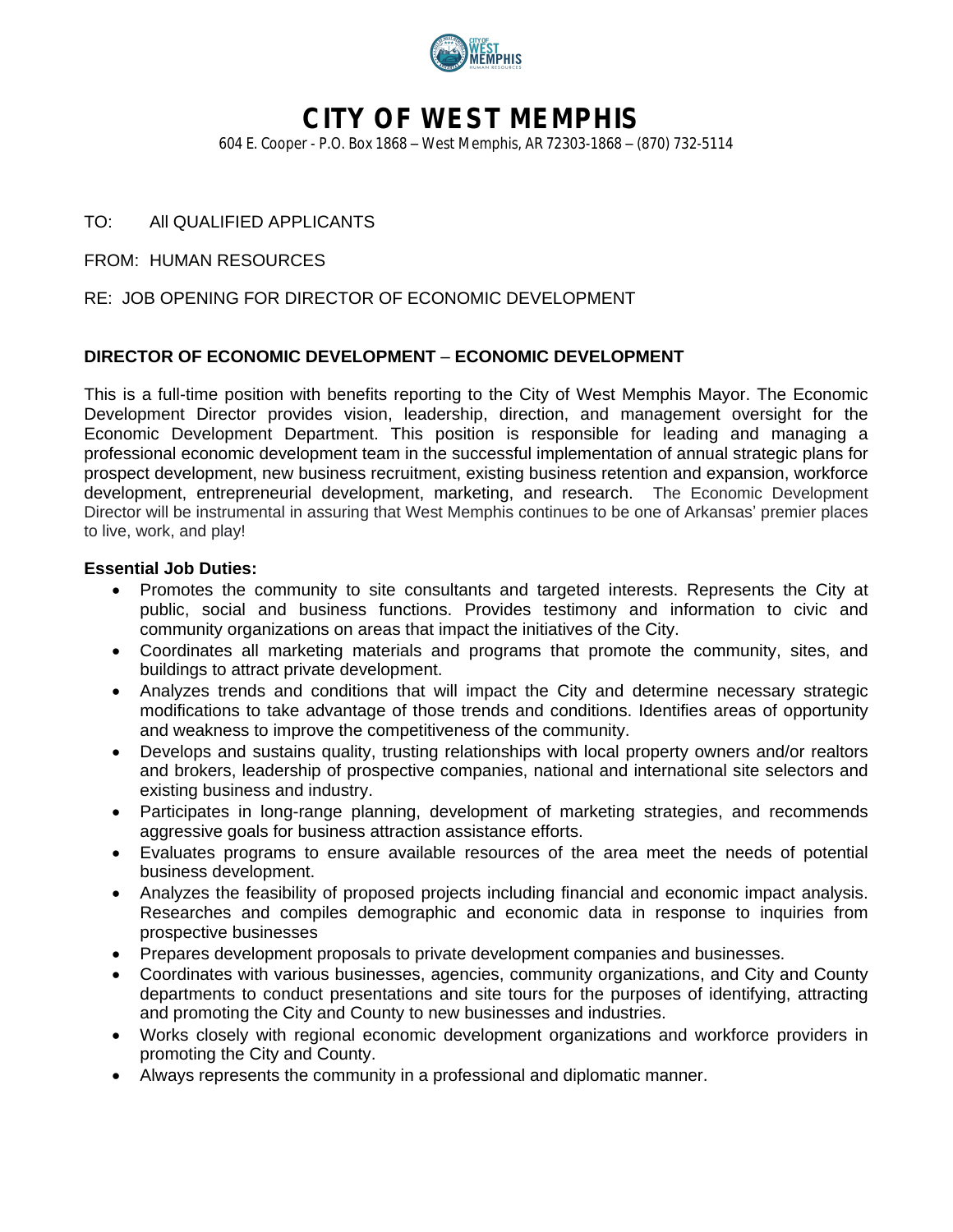

# **CITY OF WEST MEMPHIS**

604 E. Cooper - P.O. Box 1868 – West Memphis, AR 72303-1868 – (870) 732-5114

- Network with people at all levels of local, regional, state and federal government, as well as business leaders; act as an ambassador/liaison for the City of West Memphis and for existing businesses
- Assist in the creation and retention of jobs in the community
- Work with businesses, industries, and educational institutes to improve partnerships and align resources within the region and to resolve workforce issues.
- Serve as a member of economic development groups, committees, boards etc. that promote economic and community development within the City of West Memphis.
- Facilitate the development of a strategic economic development plan for the City of West Memphis ("City") that includes vision, goals and objectives. Determines initiatives for attraction, retention and expansion, entrepreneurial development, minority and women business development, workforce readiness, and research focus areas.
- Generates monthly and quarterly reports and/or updates.
- Monitors expenditures of Economic Development Department to meet budget expectations.
- Reports to the Facilities Board and Port Authority on revenues, presents expenditures for approval, and updates project activity.

#### **Minimum Qualifications**

- A Bachelor's degree in urban planning, engineering, architecture, public or business administration, or a related field. An equivalent combination of relevant experience and education may be considered in lieu of a degree.
- Ten (10) years of experience in public/private sector economic development services, planning, or public administration, including two (2) years of experience in supervising professional staff.
- Valid Driver's License.
- Strong, effective sales background with proven results.
- Ability to present accurate work with a strong attention to detail in a high pressure, fast-paced environment while being held accountable for overall results.
- Understanding of the changing dynamics of business and what is required to attract businesses to a community in such an environment.
- Ability to communicate clearly and professionally through both verbal and written skills.
- Ability to organize, multi-task, plan and set priorities with minimal supervision.
- Ability to effectively deal with both internal and external customers.
- Strong interpersonal communication skills and the ability to establish and maintain effective working relationships.
- Demonstrated ability to work independently and as a team member.
- Demonstrate poise, tact and diplomacy with the ability to handle sensitive and confidential information and situations.

Salary Range is based on experience.

#### **Review position online at [www.westmemphisar.gov](http://www.westmemphisar.gov)**

Applicants may contact the City of West Memphis Human Resources Office at:

604 E. Cooper Avenue - West Memphis, AR 72301 or Phone 870-702-5114